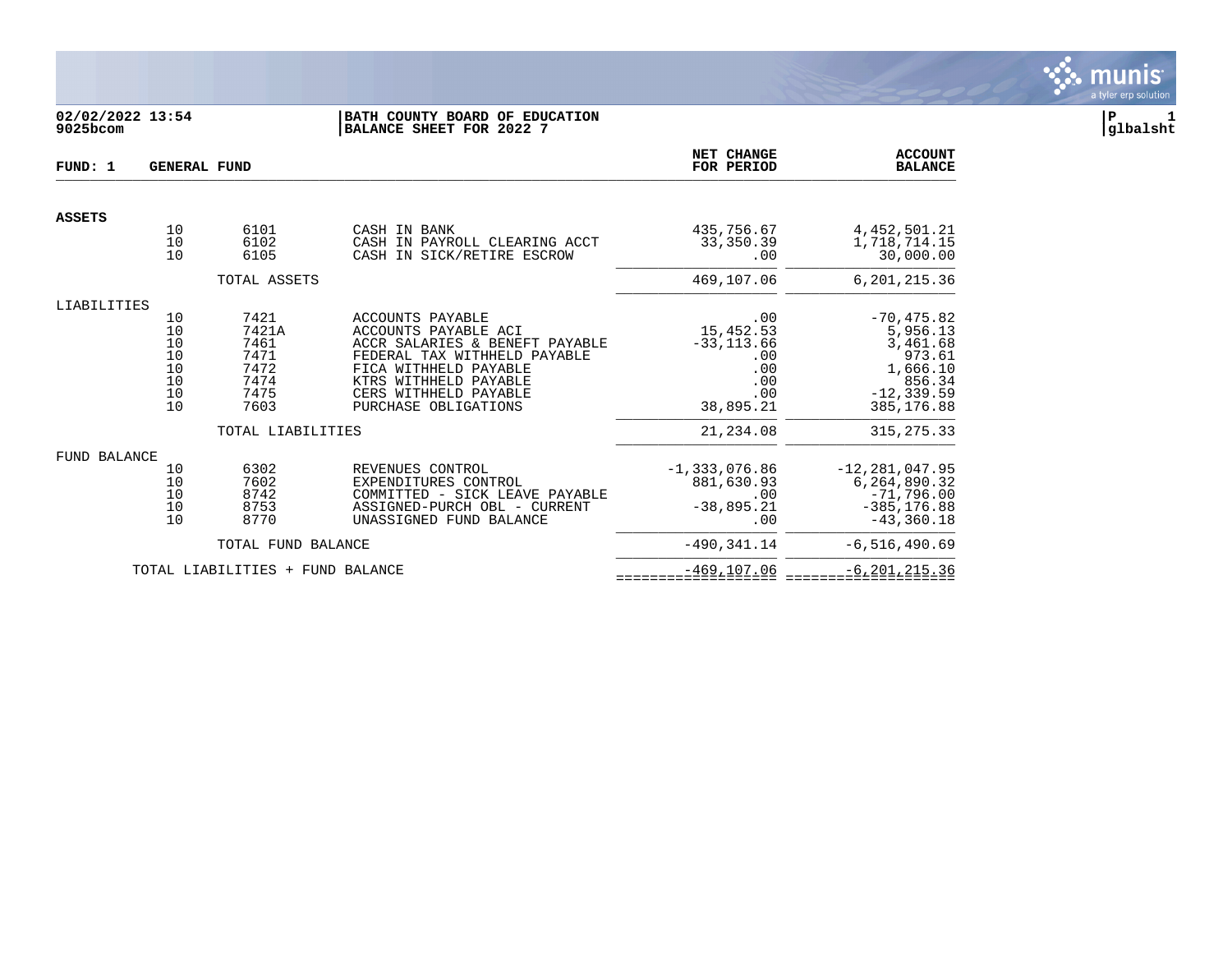

# **02/02/2022 13:54 |BATH COUNTY BOARD OF EDUCATION |P 2 9025bcom |BALANCE SHEET FOR 2022 7 |glbalsht**

| FUND: 2       |                | SPECIAL REVENUE          |                                                                             | NET CHANGE<br>FOR PERIOD                      | <b>ACCOUNT</b><br><b>BALANCE</b>                    |
|---------------|----------------|--------------------------|-----------------------------------------------------------------------------|-----------------------------------------------|-----------------------------------------------------|
|               |                |                          |                                                                             |                                               |                                                     |
| <b>ASSETS</b> | 20             | 6101                     | CASH IN BANK                                                                | 114,370.26                                    | $-203,961.86$                                       |
|               |                | TOTAL ASSETS             |                                                                             | 114,370.26                                    | $-203,961.86$                                       |
| LIABILITIES   | 20<br>20<br>20 | 7421<br>7421A<br>7603    | ACCOUNTS PAYABLE<br>ACCOUNTS PAYABLE ACI<br>PURCHASE OBLIGATIONS            | .00<br>3,860.38<br>284, 173. 40               | $-3,582.12$<br>548.79<br>693,441.29                 |
|               |                | TOTAL LIABILITIES        |                                                                             | 288,033.78                                    | 690,407.96                                          |
| FUND BALANCE  | 20<br>20<br>20 | 6302<br>7602<br>8753     | REVENUES CONTROL<br>EXPENDITURES CONTROL<br>ASSIGNED-PURCH OBL -<br>CURRENT | $-763,591.08$<br>645,360.44<br>$-284, 173.40$ | $-3, 159, 056.39$<br>3,366,051.58<br>$-693, 441.29$ |
|               |                | TOTAL FUND BALANCE       |                                                                             | $-402.404.04$                                 | $-486, 446.10$                                      |
|               |                | TOTAL LIABILITIES<br>$+$ | FUND BALANCE                                                                | $-114,370.26$                                 | 203,961.86                                          |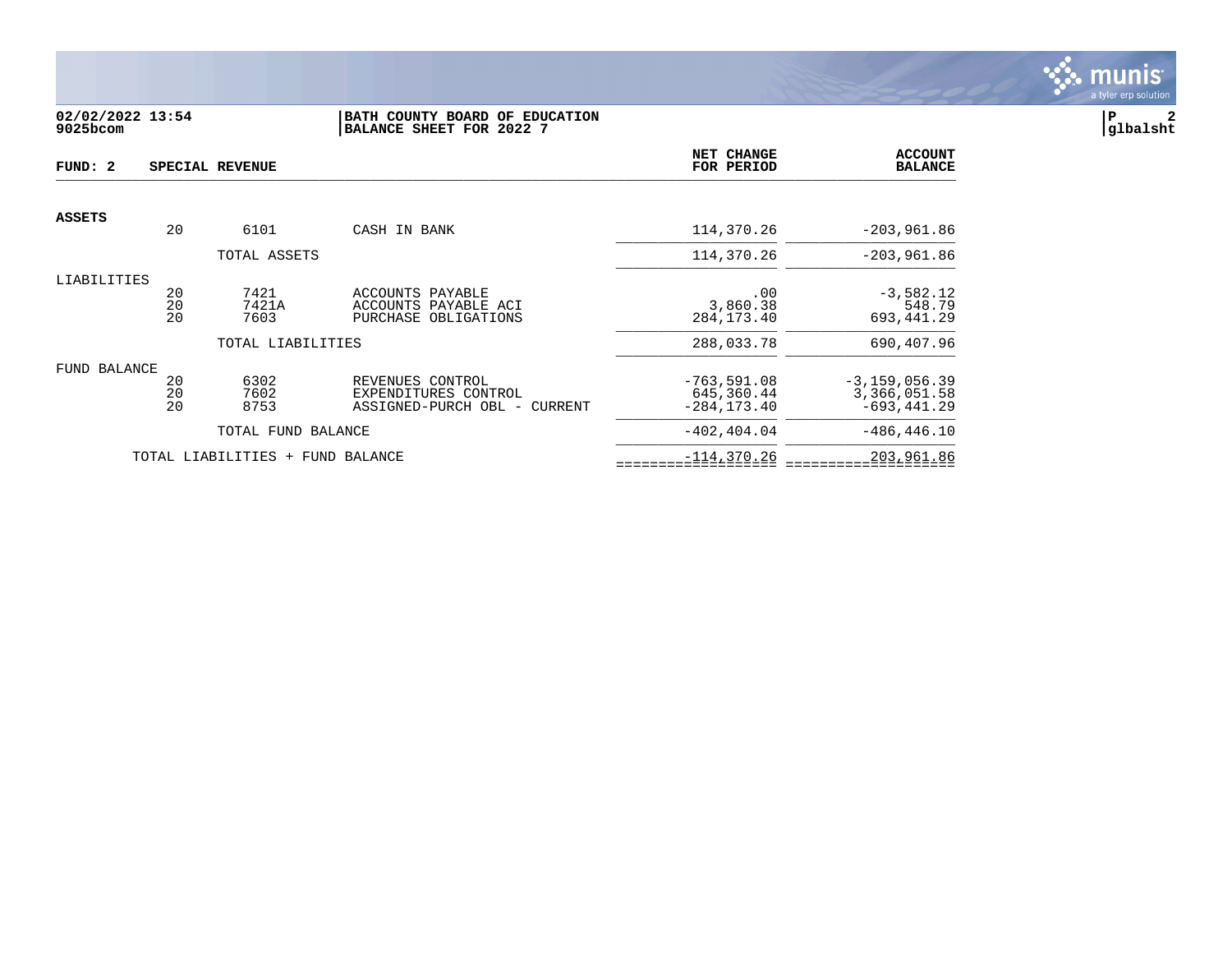

#### **02/02/2022 13:54 |BATH COUNTY BOARD OF EDUCATION |P 3 9025bcom |BALANCE SHEET FOR 2022 7 |glbalsht**

| FUND: 21      |                | DISTRICT ACTIVITY FD (ANNUAL)    |                                                                          | NET CHANGE<br>FOR PERIOD                | <b>ACCOUNT</b><br><b>BALANCE</b>            |
|---------------|----------------|----------------------------------|--------------------------------------------------------------------------|-----------------------------------------|---------------------------------------------|
| <b>ASSETS</b> |                |                                  |                                                                          |                                         |                                             |
|               | 21             | 6101                             | CASH IN BANK                                                             | 4,857.00                                | 104,263.70                                  |
|               |                | TOTAL ASSETS                     |                                                                          | 4,857.00                                | 104,263.70                                  |
| LIABILITIES   | 21<br>21       | 7421A<br>7603                    | ACCOUNTS PAYABLE ACI<br>PURCHASE OBLIGATIONS                             | 589.04<br>7,248.56                      | $-1, 171.38$<br>19,536.55                   |
|               |                | TOTAL LIABILITIES                |                                                                          | 7,837.60                                | 18,365.17                                   |
| FUND BALANCE  | 21<br>21<br>21 | 6302<br>7602<br>8753             | REVENUES CONTROL<br>EXPENDITURES CONTROL<br>ASSIGNED-PURCH OBL - CURRENT | $-8,197.75$<br>2,751.71<br>$-7, 248.56$ | $-128, 256.62$<br>25,164.30<br>$-19,536.55$ |
|               |                | TOTAL FUND BALANCE               |                                                                          | $-12,694.60$                            | $-122,628.87$                               |
|               |                | TOTAL LIABILITIES + FUND BALANCE |                                                                          | $-4,857.00$                             | $-104, 263.70$                              |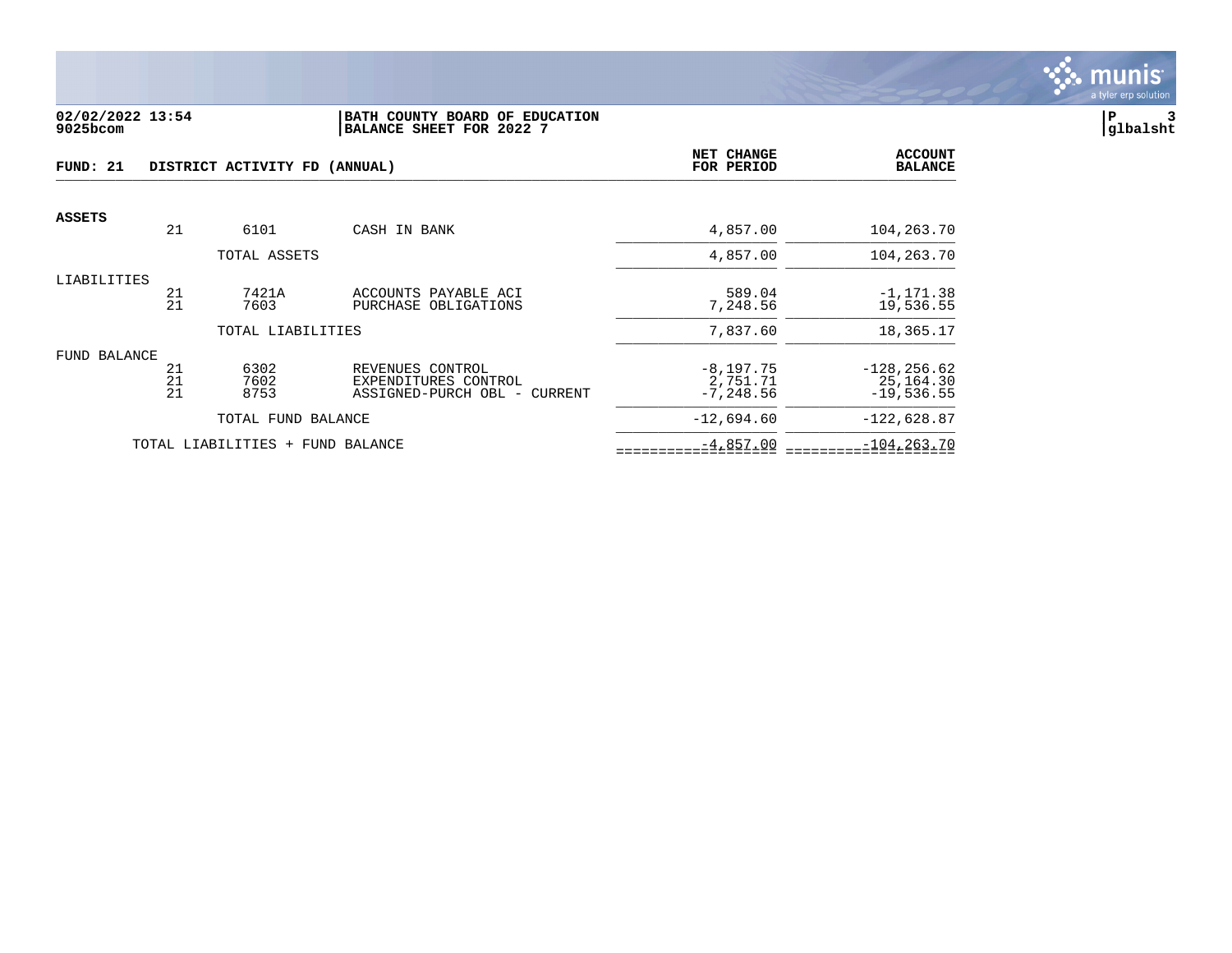

# **02/02/2022 13:54 |BATH COUNTY BOARD OF EDUCATION |P 4 9025bcom |BALANCE SHEET FOR 2022 7 |glbalsht**

| FUND: 25      | SPEC REV - STUDENT ACTIVITY |                                  |                    | NET CHANGE<br>FOR PERIOD | <b>ACCOUNT</b><br><b>BALANCE</b> |
|---------------|-----------------------------|----------------------------------|--------------------|--------------------------|----------------------------------|
| <b>ASSETS</b> | 25                          | 6101                             | CASH IN BANK       | .00                      | 213,398.37                       |
|               |                             | TOTAL ASSETS                     |                    | .00                      | 213,398.37                       |
| FUND BALANCE  | 25                          | 8737                             | RESTRICTED - OTHER | .00                      | $-213,398.37$                    |
|               |                             | TOTAL FUND BALANCE               |                    | .00                      | $-213, 398.37$                   |
|               |                             | TOTAL LIABILITIES + FUND BALANCE |                    | .00                      | $-213, 398.37$                   |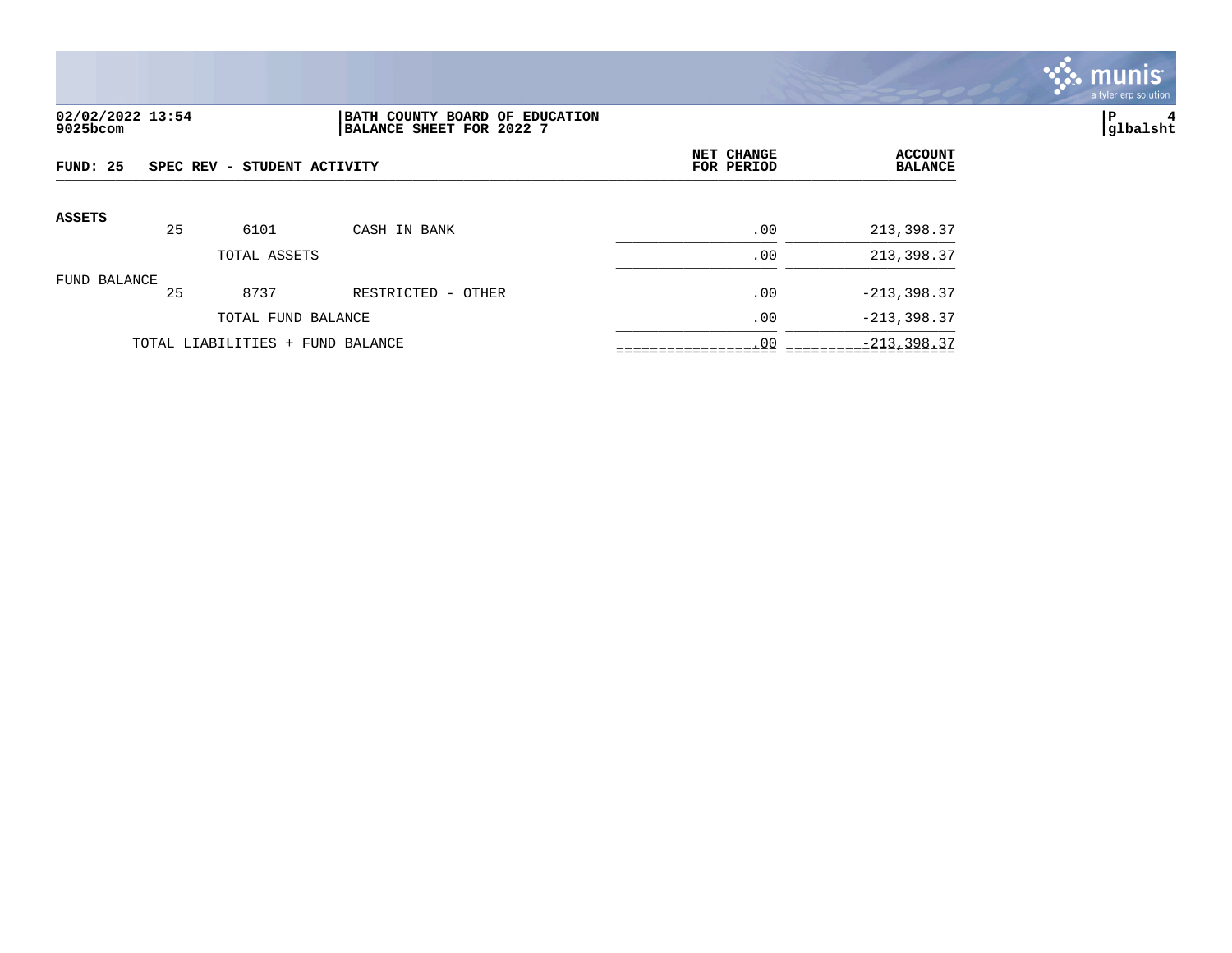

## **02/02/2022 13:54 |BATH COUNTY BOARD OF EDUCATION |P 5 9025bcom |BALANCE SHEET FOR 2022 7 |glbalsht**

| FUND: 310<br>CAPITAL OUTLAY FUND |          |                                  |                                                    | NET CHANGE<br>FOR PERIOD | <b>ACCOUNT</b><br><b>BALANCE</b> |
|----------------------------------|----------|----------------------------------|----------------------------------------------------|--------------------------|----------------------------------|
| <b>ASSETS</b>                    |          |                                  |                                                    |                          |                                  |
|                                  | 31       | 6101                             | CASH IN BANK                                       | .00                      | 174,302.75                       |
|                                  |          | TOTAL ASSETS                     |                                                    | .00                      | 174,302.75                       |
| FUND BALANCE                     | 31<br>31 | 6302<br>8738                     | REVENUES CONTROL<br>RESTRICTED-SFCC ESCROW-CURRENT | .00<br>.00               | $-89,753.00$<br>$-84,549.75$     |
|                                  |          | TOTAL FUND BALANCE               |                                                    | .00                      | $-174, 302.75$                   |
|                                  |          | TOTAL LIABILITIES + FUND BALANCE |                                                    | .00                      | $-174, 302.75$                   |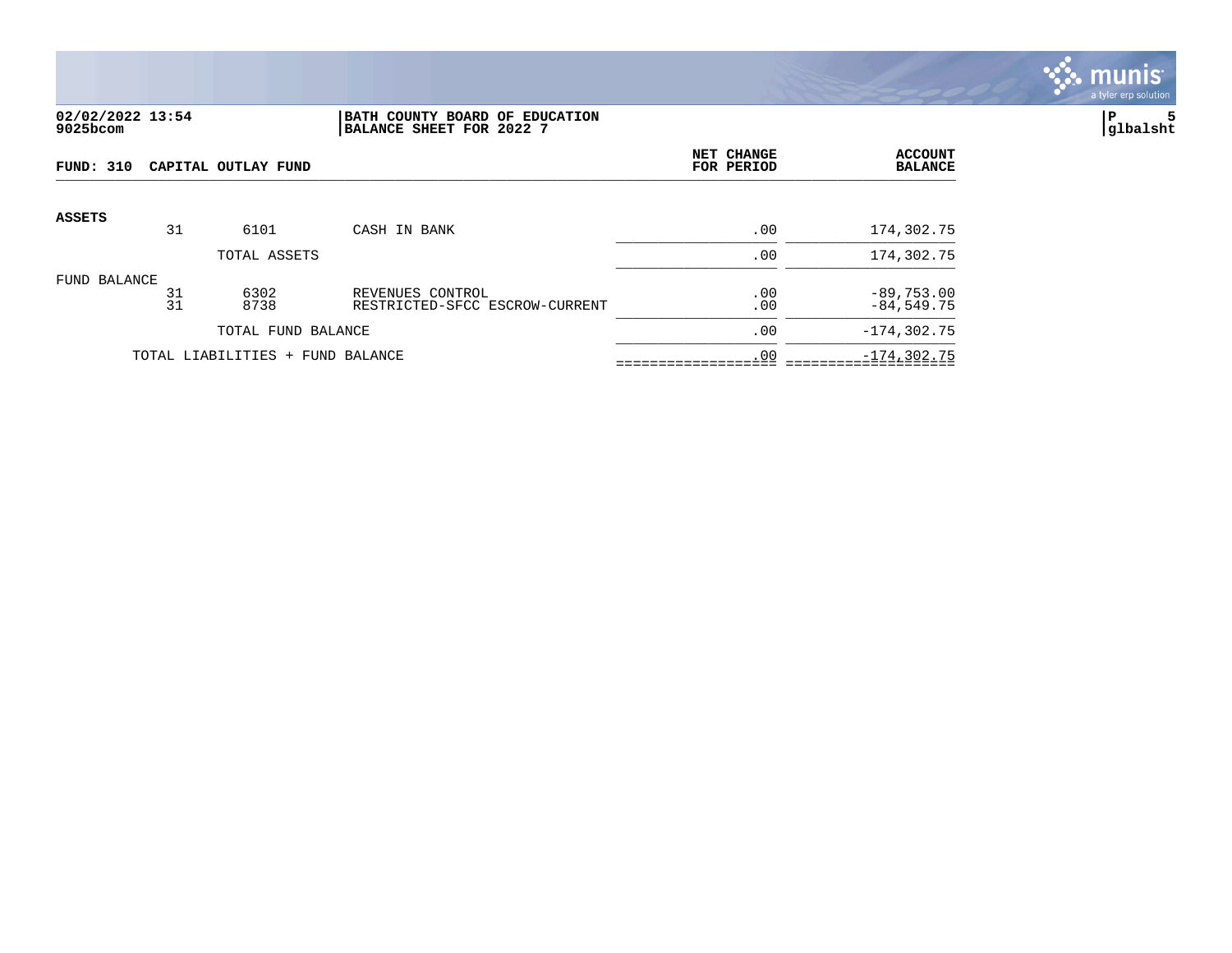

### **02/02/2022 13:54 |BATH COUNTY BOARD OF EDUCATION |P 6 9025bcom |BALANCE SHEET FOR 2022 7 |glbalsht**

| <b>FUND: 320</b> |                | BUILDING FUND (5 CENT LEVY) |                                                                            | NET CHANGE<br>FOR PERIOD | <b>ACCOUNT</b><br><b>BALANCE</b>                 |
|------------------|----------------|-----------------------------|----------------------------------------------------------------------------|--------------------------|--------------------------------------------------|
| <b>ASSETS</b>    | 32             | 6101                        | CASH IN BANK                                                               | .00                      | $-432, 260.19$                                   |
|                  |                | TOTAL ASSETS                |                                                                            | .00                      | $-432, 260.19$                                   |
| FUND BALANCE     | 32<br>32<br>32 | 6302<br>7602<br>8738        | REVENUES CONTROL<br>EXPENDITURES CONTROL<br>RESTRICTED-SFCC ESCROW-CURRENT | .00<br>.00<br>.00        | $-497, 138.00$<br>1,170,828.46<br>$-241, 430.27$ |
|                  |                | TOTAL FUND BALANCE          |                                                                            | .00                      | 432,260.19                                       |
|                  |                | TOTAL LIABILITIES +         | FUND BALANCE                                                               | .00                      | 432,260.19                                       |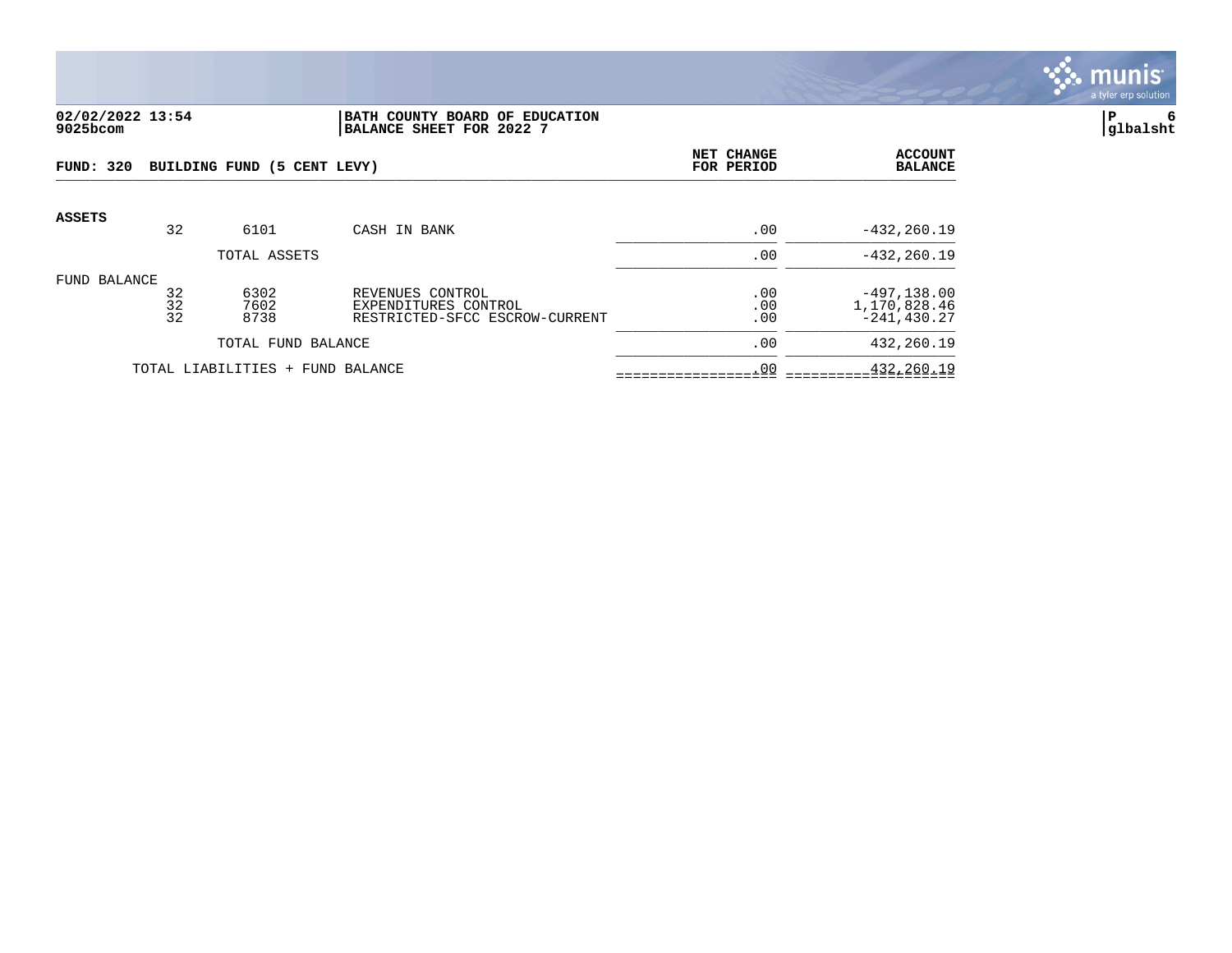

## **02/02/2022 13:54 |BATH COUNTY BOARD OF EDUCATION |P 7 9025bcom |BALANCE SHEET FOR 2022 7 |glbalsht**

| <b>FUND: 360</b> | <b>CONSTRUCTION FUND</b> |                                  |                                                               |            | <b>ACCOUNT</b><br><b>BALANCE</b> |
|------------------|--------------------------|----------------------------------|---------------------------------------------------------------|------------|----------------------------------|
| <b>ASSETS</b>    | 36                       | 6101                             | CASH IN BANK                                                  | .00        | 31,221.04                        |
|                  |                          | TOTAL ASSETS                     |                                                               | .00        | 31,221.04                        |
| LIABILITIES      | 36<br>36                 | 7421A<br>7603                    | ACCOUNTS PAYABLE ACI<br>PURCHASE OBLIGATIONS                  | .00<br>.00 | $-749.00$<br>2,525.00            |
|                  |                          | TOTAL LIABILITIES                |                                                               | .00        | 1,776.00                         |
| FUND BALANCE     | 36<br>36                 | 8735<br>8753                     | RESTRICTED-FUTURE CONSTR BG-1<br>ASSIGNED-PURCH OBL - CURRENT | .00<br>.00 | $-30, 472.04$<br>$-2,525.00$     |
|                  |                          | TOTAL FUND BALANCE               |                                                               | .00        | $-32,997.04$                     |
|                  |                          | TOTAL LIABILITIES + FUND BALANCE |                                                               | .00        | $-31, 221.04$                    |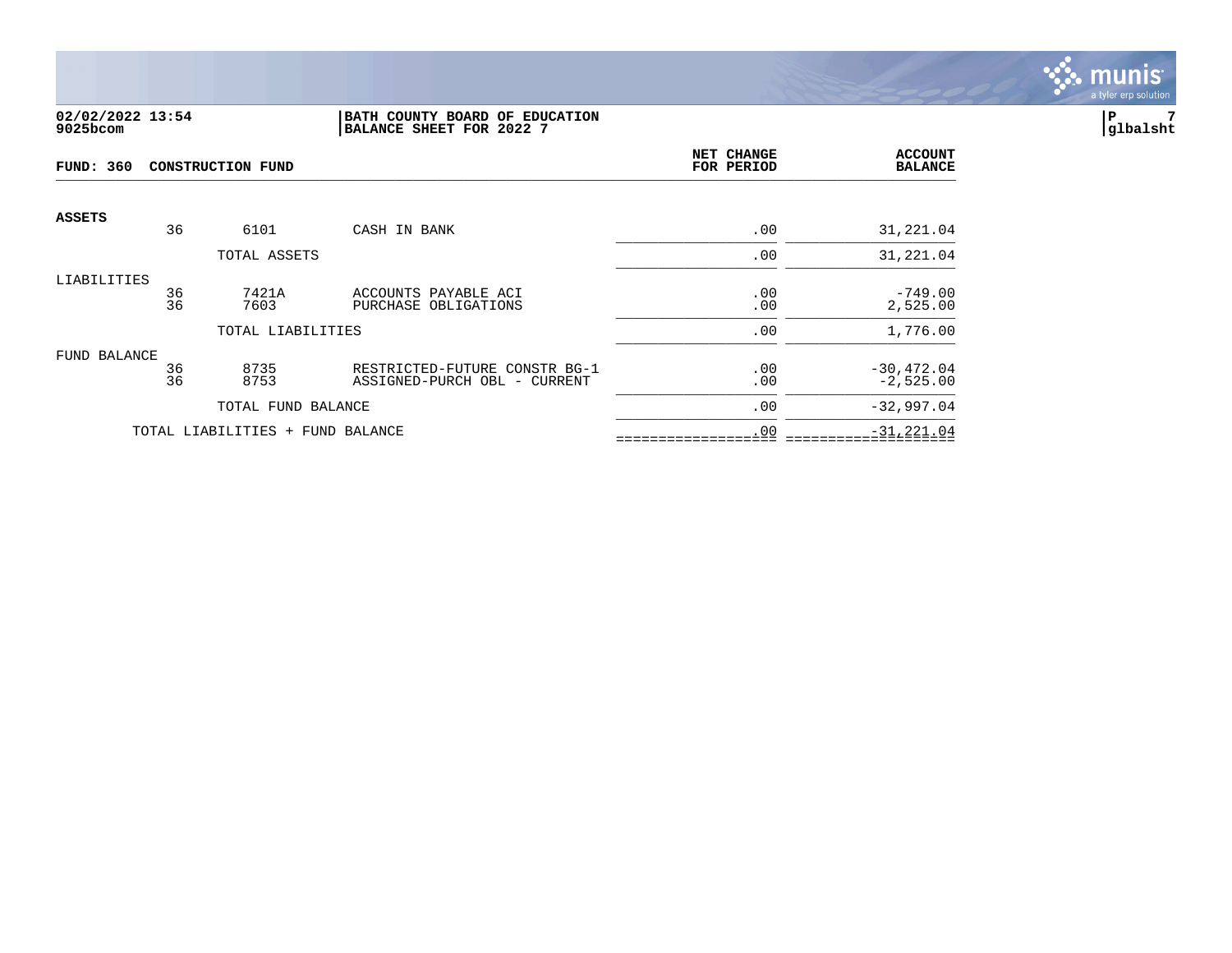

#### **02/02/2022 13:54 |BATH COUNTY BOARD OF EDUCATION |P 8 9025bcom |BALANCE SHEET FOR 2022 7 |glbalsht**

| FUND: 400          |                | DEBT SERVICE FUND                |                                                                          | NET CHANGE<br>FOR PERIOD | <b>ACCOUNT</b><br><b>BALANCE</b>                  |
|--------------------|----------------|----------------------------------|--------------------------------------------------------------------------|--------------------------|---------------------------------------------------|
| <b>LIABILITIES</b> | 40             | 7603                             | PURCHASE OBLIGATIONS                                                     | .00                      | 173,449.62                                        |
|                    |                | TOTAL LIABILITIES                |                                                                          | .00                      | 173,449.62                                        |
| FUND BALANCE       |                |                                  |                                                                          |                          |                                                   |
|                    | 40<br>40<br>40 | 6302<br>7602<br>8753             | REVENUES CONTROL<br>EXPENDITURES CONTROL<br>ASSIGNED-PURCH OBL - CURRENT | .00<br>.00<br>.00        | $-1,170,828.46$<br>1,170,828.46<br>$-173, 449.62$ |
|                    |                | TOTAL FUND BALANCE               |                                                                          | .00                      | $-173, 449.62$                                    |
|                    |                | TOTAL LIABILITIES + FUND BALANCE |                                                                          | .00                      | .00                                               |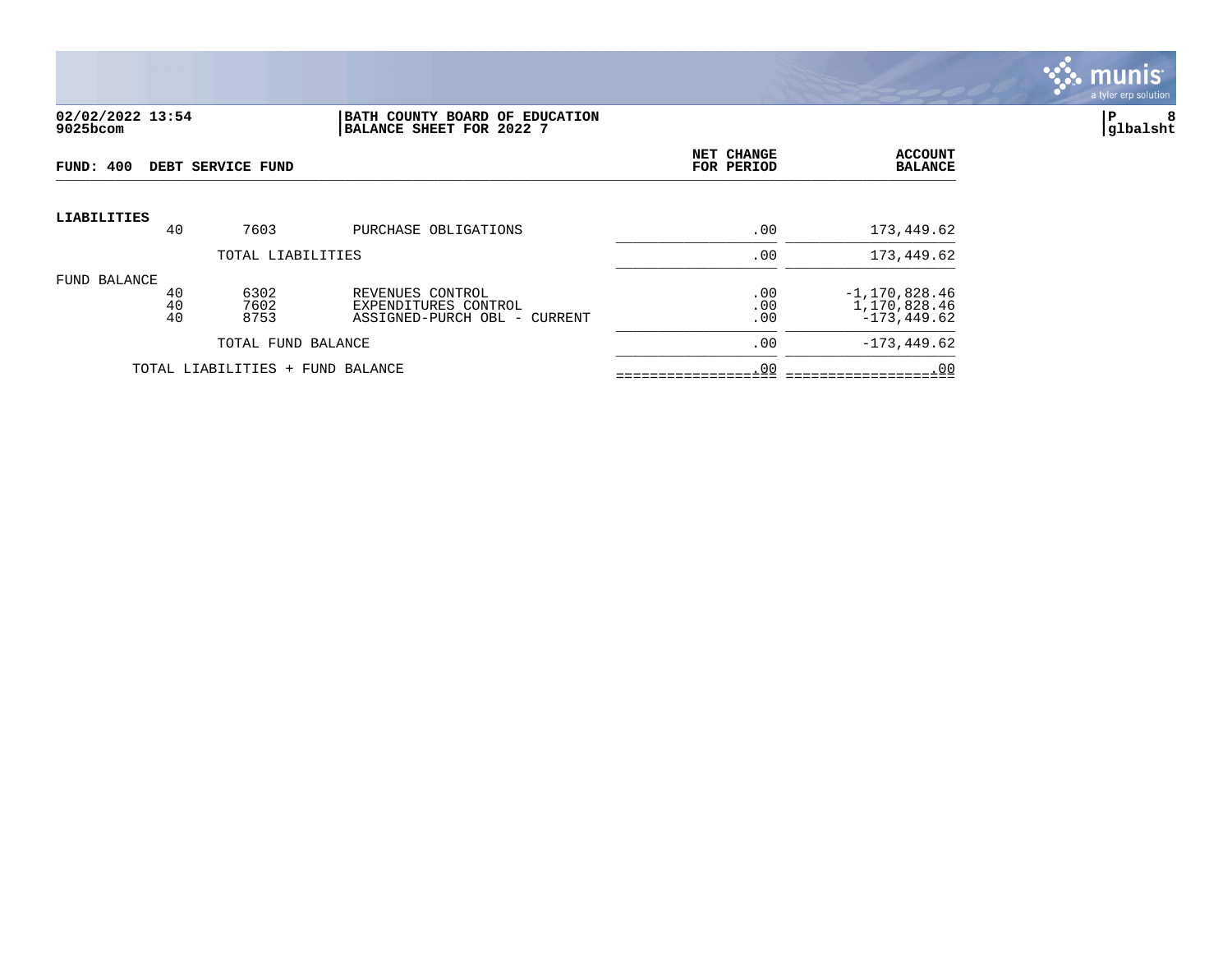

# **02/02/2022 13:54 |BATH COUNTY BOARD OF EDUCATION |P 9 9025bcom |BALANCE SHEET FOR 2022 7 |glbalsht**

| FUND: 51            | FOOD SERVICE FUND                      |                                                           |                                                                                                                                                                             | NET CHANGE<br>FOR PERIOD                                         | <b>ACCOUNT</b><br><b>BALANCE</b>                                                                             |
|---------------------|----------------------------------------|-----------------------------------------------------------|-----------------------------------------------------------------------------------------------------------------------------------------------------------------------------|------------------------------------------------------------------|--------------------------------------------------------------------------------------------------------------|
| <b>ASSETS</b>       |                                        |                                                           |                                                                                                                                                                             |                                                                  |                                                                                                              |
|                     | 51<br>51<br>51<br>51                   | 6101<br>6171<br>64000<br>6400P                            | CASH IN BANK<br>INVENTORIES FOR CONSUMPTION<br>DEF OUTFLOW OF<br>RESOURCES<br>DEF OUTFLOW OF<br>RESOURCES                                                                   | $-3, 403.46$<br>.00<br>.00<br>.00                                | 2,097,810.94<br>15,936.96<br>142,282.38<br>201,256.15                                                        |
|                     |                                        | TOTAL ASSETS                                              |                                                                                                                                                                             | $-3.403.46$                                                      | 2,457,286.43                                                                                                 |
| LIABILITIES         | 51<br>51<br>51<br>51<br>51<br>51<br>51 | 7421<br>7421A<br>75410<br>7541P<br>7603<br>77000<br>7700P | ACCOUNTS PAYABLE<br>ACCOUNTS PAYABLE ACI<br>NET PENSION LIABILITY<br>NET PENSION LIABILITY<br>PURCHASE OBLIGATIONS<br>DEF INFLOW OF RESOURCES<br>INFLOW OF RESOURCES<br>DEF | .00<br>$-179.00$<br>.00<br>.00<br>43,042.91<br>.00<br>.00        | $-100.00$<br>$-179.10$<br>$-401, 412.04$<br>$-1, 160, 593.50$<br>203,450.90<br>$-41,550.80$<br>$-10, 208.31$ |
|                     |                                        | TOTAL LIABILITIES                                         |                                                                                                                                                                             | 42,863.91                                                        | $-1,410,592.85$                                                                                              |
| <b>FUND BALANCE</b> | 51<br>51<br>51<br>51<br>51<br>51       | 6302<br>7602<br>87370<br>8737P<br>8739<br>8753            | REVENUES CONTROL<br>EXPENDITURES CONTROL<br>RESTRICTED - OTHER<br>RESTRICTED-OTHER<br>RESTRICTED-NET ASSETS<br>ASSIGNED-PURCH OBL - CURRENT                                 | $-128,873.71$<br>132,456.17<br>.00<br>.00<br>.00<br>$-43,042.91$ | $-870, 849.84$<br>798,704.77<br>300,680.46<br>969,545.66<br>$-2,041,323.73$<br>$-203, 450.90$                |
|                     |                                        | TOTAL FUND BALANCE                                        |                                                                                                                                                                             | $-39, 460.45$                                                    | $-1,046,693.58$                                                                                              |
|                     |                                        | TOTAL LIABILITIES + FUND BALANCE                          |                                                                                                                                                                             | 3,403.46                                                         | $-2,457,286.43$                                                                                              |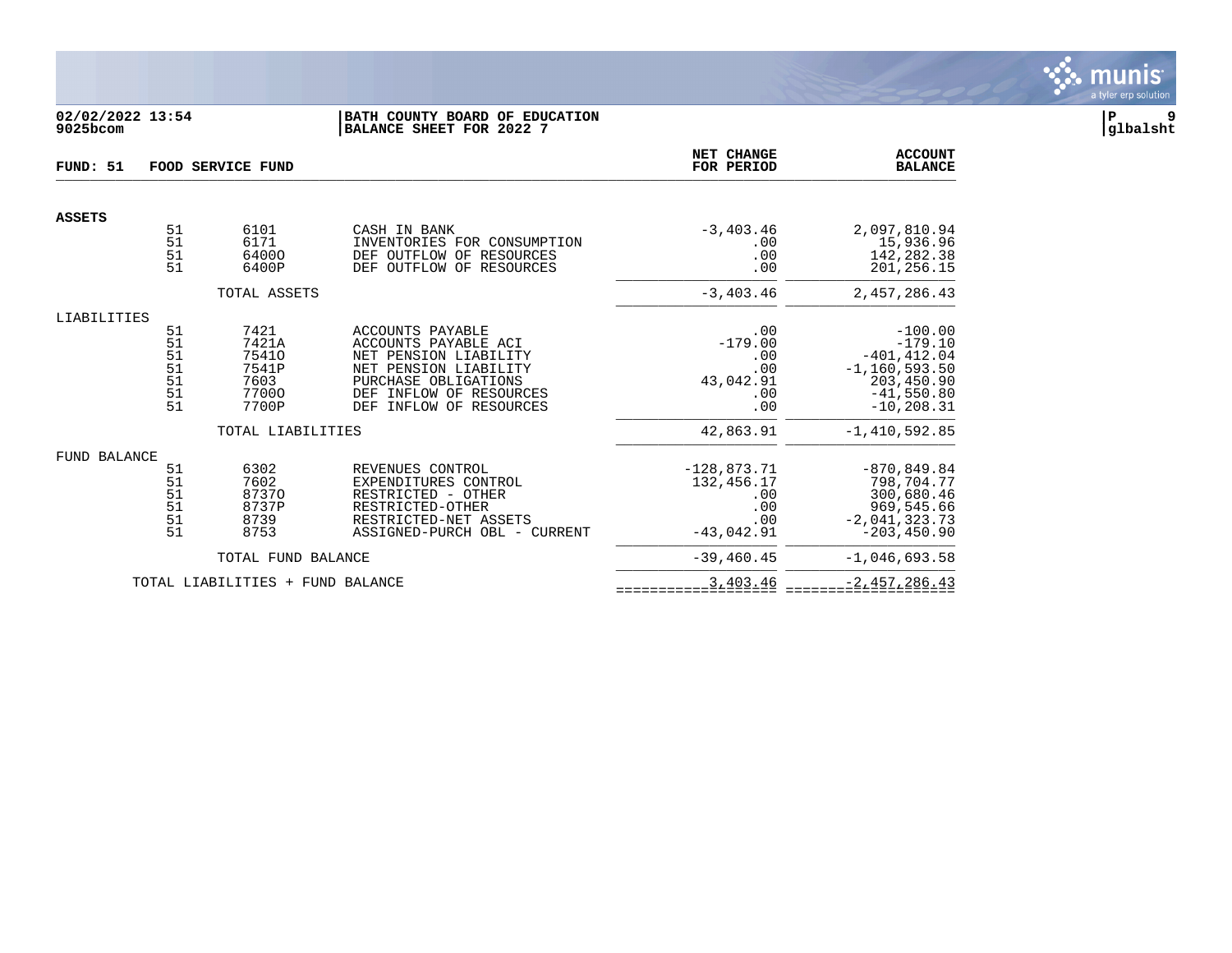

# **02/02/2022 13:54 |BATH COUNTY BOARD OF EDUCATION |P 10 9025bcom |BALANCE SHEET FOR 2022 7 |glbalsht**

| FUND: 52            | CHILD CARE                              |                                                | NET CHANGE<br>FOR PERIOD                                                                                                                            | <b>ACCOUNT</b><br><b>BALANCE</b>                                         |                                                                                         |
|---------------------|-----------------------------------------|------------------------------------------------|-----------------------------------------------------------------------------------------------------------------------------------------------------|--------------------------------------------------------------------------|-----------------------------------------------------------------------------------------|
| <b>ASSETS</b>       |                                         |                                                |                                                                                                                                                     |                                                                          |                                                                                         |
|                     | 52<br>$\overline{52}$<br>52             | 6101<br>64000<br>6400P                         | CASH IN BANK<br>DEF<br>OUTFLOW OF RESOURCES<br>OUTFLOW OF RESOURCES<br>DEF                                                                          | 46,615.81<br>.00<br>.00                                                  | 242,775.77<br>32,281.34<br>60,062.20                                                    |
|                     |                                         | TOTAL ASSETS                                   |                                                                                                                                                     | 46,615.81                                                                | 335, 119.31                                                                             |
| LIABILITIES         | 52<br>52<br>52<br>52<br>52              | 75410<br>7541P<br>7603<br>77000<br>7700P       | NET PENSION LIABILITY<br>NET PENSION LIABILITY<br>PURCHASE OBLIGATIONS<br>INFLOW OF RESOURCES<br>DEF<br>INFLOW OF RESOURCES<br>DEF                  | .00<br>.00<br>10,719.95<br>.00<br>.00                                    | $-96,710.70$<br>$-165,030.43$<br>13,652.95<br>$-10, 418.78$<br>$-15,537.70$             |
|                     |                                         | TOTAL LIABILITIES                              |                                                                                                                                                     | 10,719.95                                                                | $-274,044.66$                                                                           |
| <b>FUND BALANCE</b> | 52<br>52<br>$\frac{52}{52}$<br>52<br>52 | 6302<br>7602<br>87370<br>8737P<br>8739<br>8753 | REVENUES CONTROL<br>EXPENDITURES CONTROL<br>RESTRICTED - OTHER<br>RESTRICTED-OTHER PENSION<br>RESTRICTED-NET ASSETS<br>ASSIGNED-PURCH OBL - CURRENT | $-110, 469.49$<br>12,639.11<br>.00<br>.00<br>51, 214.57<br>$-10, 719.95$ | $-293,693.80$<br>101,673.78<br>74,848.14<br>120,505.93<br>$-50, 755.75$<br>$-13,652.95$ |
|                     |                                         | TOTAL FUND BALANCE                             |                                                                                                                                                     | $-57, 335.76$                                                            | $-61,074.65$                                                                            |
|                     |                                         | TOTAL LIABILITIES +                            | FUND BALANCE                                                                                                                                        | $-46,615.81$                                                             | $-335, 119.31$                                                                          |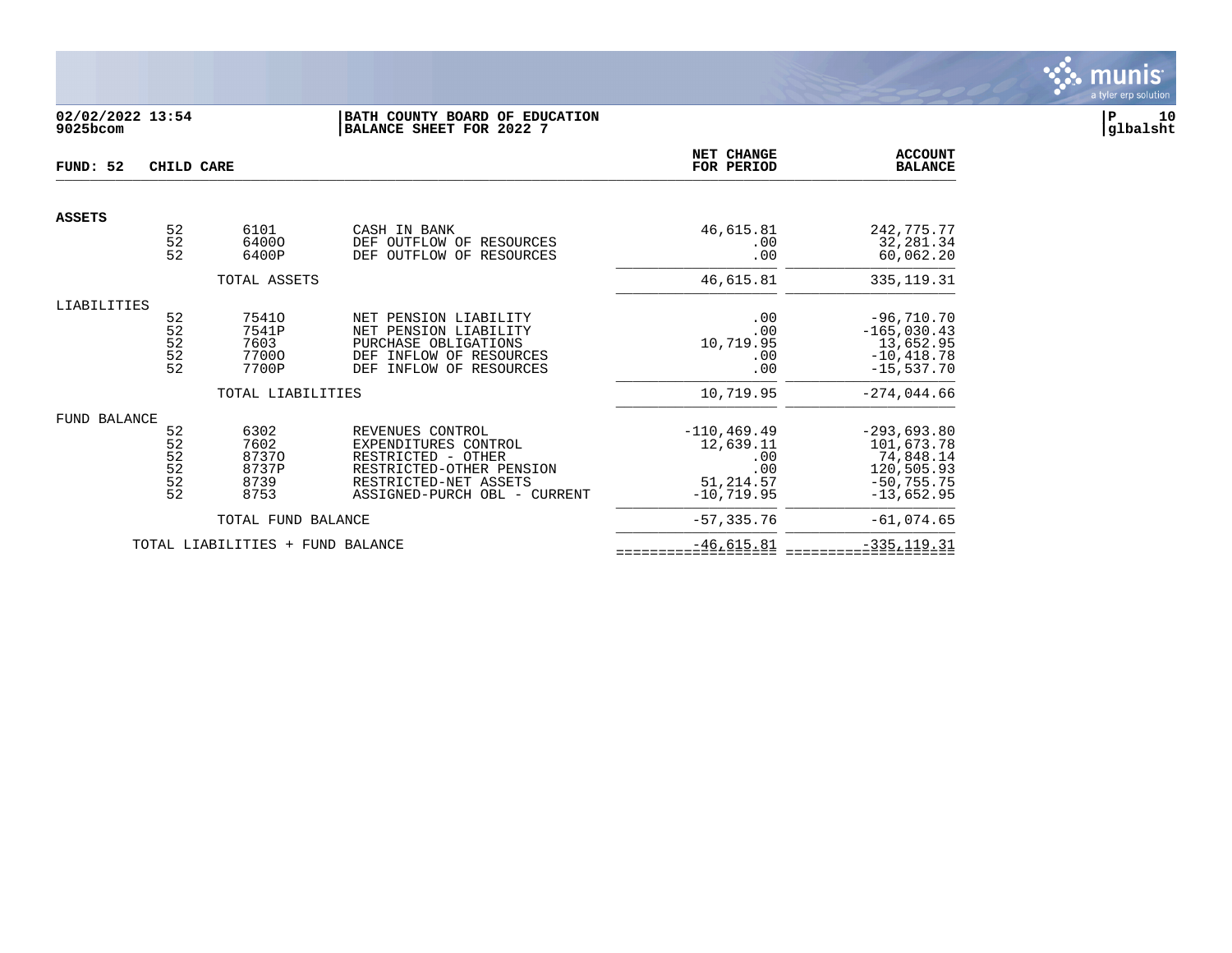

# **02/02/2022 13:54 |BATH COUNTY BOARD OF EDUCATION |P 11 9025bcom |BALANCE SHEET FOR 2022 7 |glbalsht**

| FUND: 53      | <b>PRESCHOOL</b> |                                  |                                                                          | <b>NET CHANGE</b><br>FOR PERIOD | <b>ACCOUNT</b><br><b>BALANCE</b> |
|---------------|------------------|----------------------------------|--------------------------------------------------------------------------|---------------------------------|----------------------------------|
| <b>ASSETS</b> | 53               | 6101                             | CASH IN BANK                                                             | $-500.52$                       | $-753.44$                        |
|               |                  | TOTAL ASSETS                     |                                                                          | $-500.52$                       | $-753.44$                        |
| LIABILITIES   | 53               | 7603                             |                                                                          | $-595.00$                       | .00                              |
|               |                  | TOTAL LIABILITIES                | PURCHASE OBLIGATIONS                                                     | $-595.00$                       | .00                              |
| FUND BALANCE  |                  |                                  |                                                                          |                                 |                                  |
|               | 53<br>53<br>53   | 6302<br>7602<br>8753             | REVENUES CONTROL<br>EXPENDITURES CONTROL<br>ASSIGNED-PURCH OBL - CURRENT | .00<br>500.52<br>595.00         | $-250.00$<br>1,003.44<br>.00     |
|               |                  | TOTAL FUND BALANCE               |                                                                          | 1,095.52                        | 753.44                           |
|               |                  | TOTAL LIABILITIES + FUND BALANCE |                                                                          | 500.52                          | 753.44                           |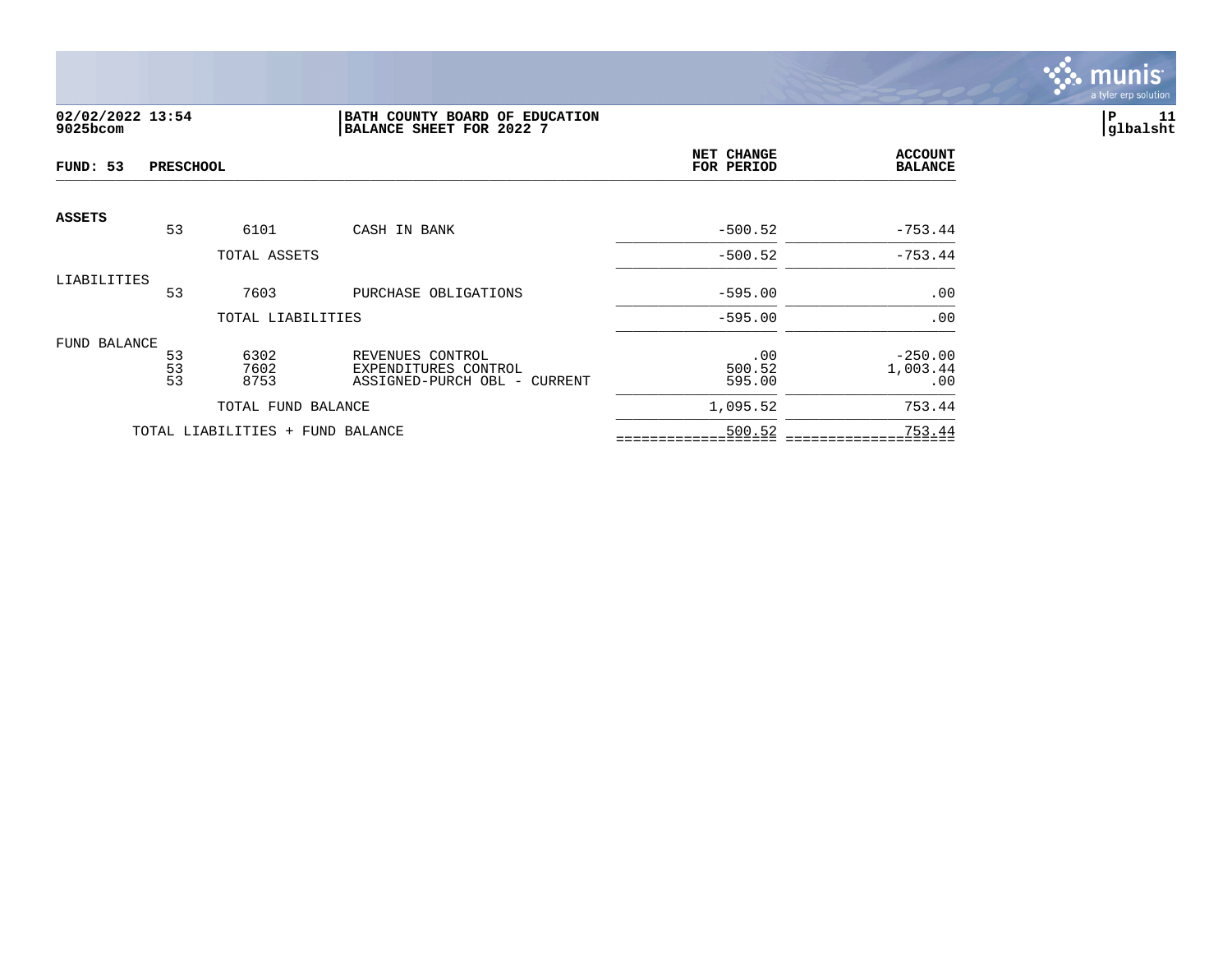

# **02/02/2022 13:54 |BATH COUNTY BOARD OF EDUCATION |P 12 9025bcom |BALANCE SHEET FOR 2022 7 |glbalsht**

| FUND: 7000 TRUST/AGENCY FUNDS |    |                                  |                  | NET CHANGE<br>FOR PERIOD | <b>ACCOUNT</b><br><b>BALANCE</b> |
|-------------------------------|----|----------------------------------|------------------|--------------------------|----------------------------------|
| ASSETS                        | 70 | 6101                             | CASH IN BANK     | 504.25                   | 47,064.33                        |
|                               |    | TOTAL ASSETS                     |                  | 504.25                   | 47,064.33                        |
| FUND BALANCE                  | 70 | 6302                             | REVENUES CONTROL | $-504.25$                | $-47,064.33$                     |
|                               |    | TOTAL FUND BALANCE               |                  | $-504.25$                | $-47,064.33$                     |
|                               |    | TOTAL LIABILITIES + FUND BALANCE |                  | $-504.25$                | $-47,064.33$                     |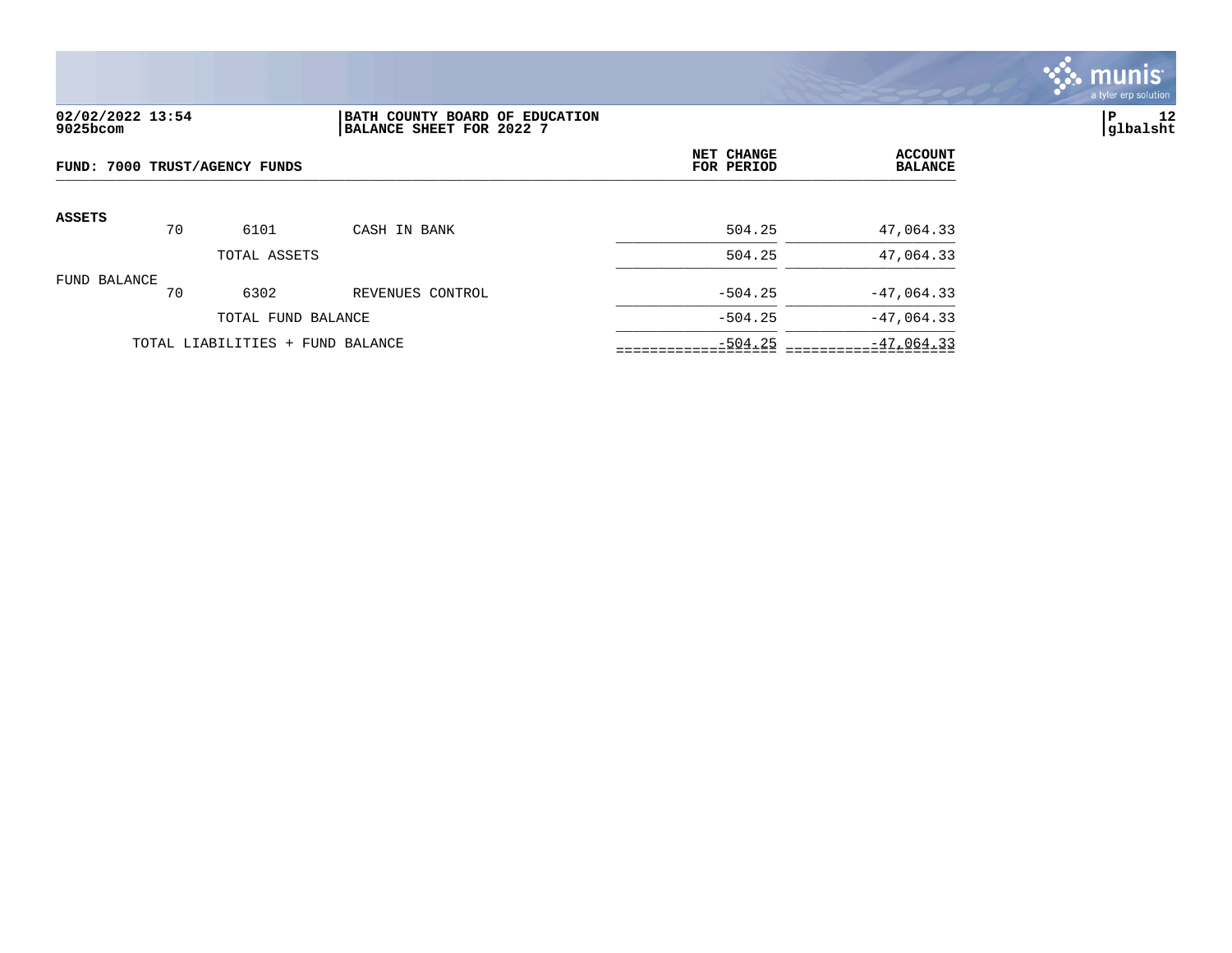

## **02/02/2022 13:54 |BATH COUNTY BOARD OF EDUCATION |P 13 9025bcom |BALANCE SHEET FOR 2022 7 |glbalsht**

| FUND: 8                             |                                                    | GOVERNMENTAL ASSETS                                                  | NET CHANGE<br>FOR PERIOD                                                                                                                                                                                                                        | <b>ACCOUNT</b><br><b>BALANCE</b>                                         |                                                                                                                                                               |
|-------------------------------------|----------------------------------------------------|----------------------------------------------------------------------|-------------------------------------------------------------------------------------------------------------------------------------------------------------------------------------------------------------------------------------------------|--------------------------------------------------------------------------|---------------------------------------------------------------------------------------------------------------------------------------------------------------|
| <b>ASSETS</b>                       |                                                    |                                                                      |                                                                                                                                                                                                                                                 |                                                                          |                                                                                                                                                               |
|                                     | 80<br>80                                           | 6201<br>6211                                                         | LAND<br>LAND<br>IMPROVEMENTS                                                                                                                                                                                                                    | .00<br>.00                                                               | 518,316.60<br>1,124,210.27                                                                                                                                    |
|                                     | 80<br>80<br>80<br>80<br>80<br>80<br>80<br>80<br>80 | 6212<br>6221<br>6222<br>6231<br>6232<br>6241<br>6242<br>6251<br>6252 | ACCUM DEPR LAND IMPROVEMENTS<br>BUILDINGS & BLDING IMPROVEMENT<br>ACCUM DEPR BLDG IMPROVMENTS<br>TECHNOLOGY EOUIPMENT<br>ACCUM DEPR TECHNOLOGY EQUIP<br>VEHICLES<br><b>ACCUM DEPR VEHICLES</b><br>GENERAL EOUIPMENT<br>ACCUM DEPR GENERAL EQUIP | .00<br>.00<br>.00<br>244,112.00<br>.00<br>.00<br>.00<br>12,995.00<br>.00 | $-975, 229.22$<br>46,087,605.31<br>$-13, 186, 391.89$<br>2,150,591.50<br>$-1,664,823.59$<br>4,302,971.19<br>$-3, 110, 050.41$<br>885,583.28<br>$-742, 114.89$ |
|                                     |                                                    | TOTAL ASSETS                                                         |                                                                                                                                                                                                                                                 | 257,107.00                                                               | 35,390,668.15                                                                                                                                                 |
| FUND BALANCE                        |                                                    |                                                                      |                                                                                                                                                                                                                                                 |                                                                          |                                                                                                                                                               |
|                                     | 80<br>80                                           | 7602<br>8710                                                         | EXPENDITURES CONTROL<br>INVESTMENTS GOVERNMENTAL ASSET                                                                                                                                                                                          | .00<br>$-257, 107.00$                                                    | 23.31<br>$-35,390,691.46$                                                                                                                                     |
| TOTAL FUND BALANCE                  |                                                    |                                                                      |                                                                                                                                                                                                                                                 | $-257, 107.00$                                                           | $-35, 390, 668.15$                                                                                                                                            |
| TOTAL LIABILITIES<br>+ FUND BALANCE |                                                    |                                                                      |                                                                                                                                                                                                                                                 | $-257, 107.00$                                                           | $-35, 390, 668.15$                                                                                                                                            |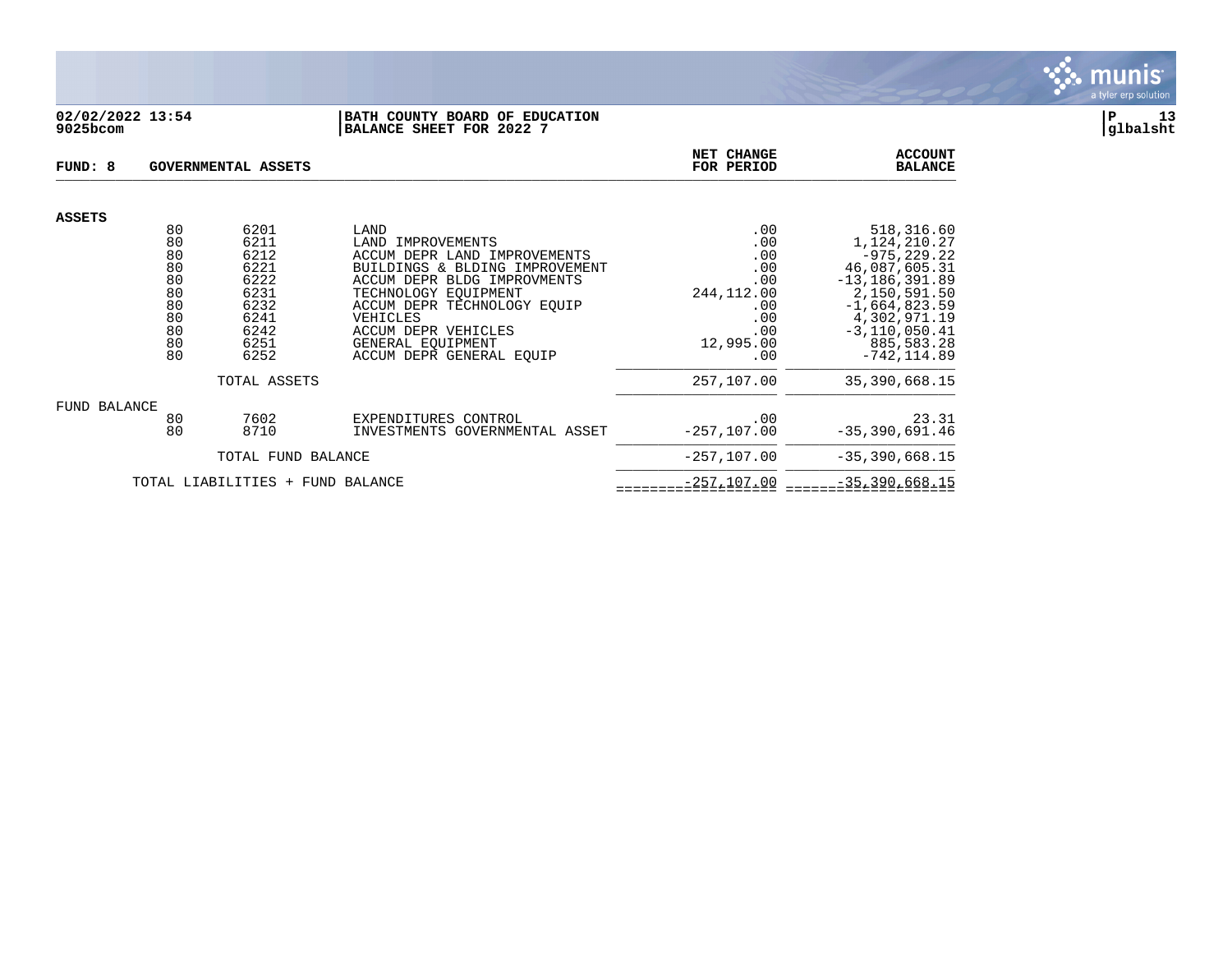

## **02/02/2022 13:54 |BATH COUNTY BOARD OF EDUCATION |P 14 9025bcom |BALANCE SHEET FOR 2022 7 |glbalsht**

| FUND: 81                         |                                        | FOOD SERVICE ASSETS                                  |                                                                                                                                                                        | NET CHANGE<br>FOR PERIOD                      | <b>ACCOUNT</b><br><b>BALANCE</b>                                                                     |
|----------------------------------|----------------------------------------|------------------------------------------------------|------------------------------------------------------------------------------------------------------------------------------------------------------------------------|-----------------------------------------------|------------------------------------------------------------------------------------------------------|
| <b>ASSETS</b>                    | 81                                     | 6221                                                 | BUILDINGS & BLDING IMPROVEMENT                                                                                                                                         | .00                                           | 308,000.00                                                                                           |
|                                  | 81<br>81<br>81<br>81<br>81<br>81<br>81 | 6222<br>6231<br>6232<br>6241<br>6242<br>6251<br>6252 | ACCUM DEPR BLDG IMPROVMENTS<br>TECHNOLOGY EOUIPMENT<br>ACCUM DEPR TECHNOLOGY EOUIP<br>VEHICLES<br>ACCUM DEPR VEHICLES<br>GENERAL EOUIPMENT<br>ACCUM DEPR GENERAL EQUIP | .00<br>.00<br>.00<br>.00<br>.00<br>.00<br>.00 | $-80, 593.33$<br>8,212.63<br>$-4,831.30$<br>35,895.00<br>$-27,065.75$<br>616,188.39<br>$-533.052.17$ |
|                                  |                                        | TOTAL ASSETS                                         |                                                                                                                                                                        | .00                                           | 322,753.47                                                                                           |
| FUND BALANCE                     | 81                                     | 8711                                                 | INVESTMENT BUSINESS ASSETS                                                                                                                                             | .00                                           | $-322, 753.47$                                                                                       |
|                                  |                                        | TOTAL FUND BALANCE                                   |                                                                                                                                                                        | .00                                           | $-322, 753.47$                                                                                       |
| TOTAL LIABILITIES + FUND BALANCE |                                        |                                                      |                                                                                                                                                                        | .00                                           | $-322, 753.47$                                                                                       |